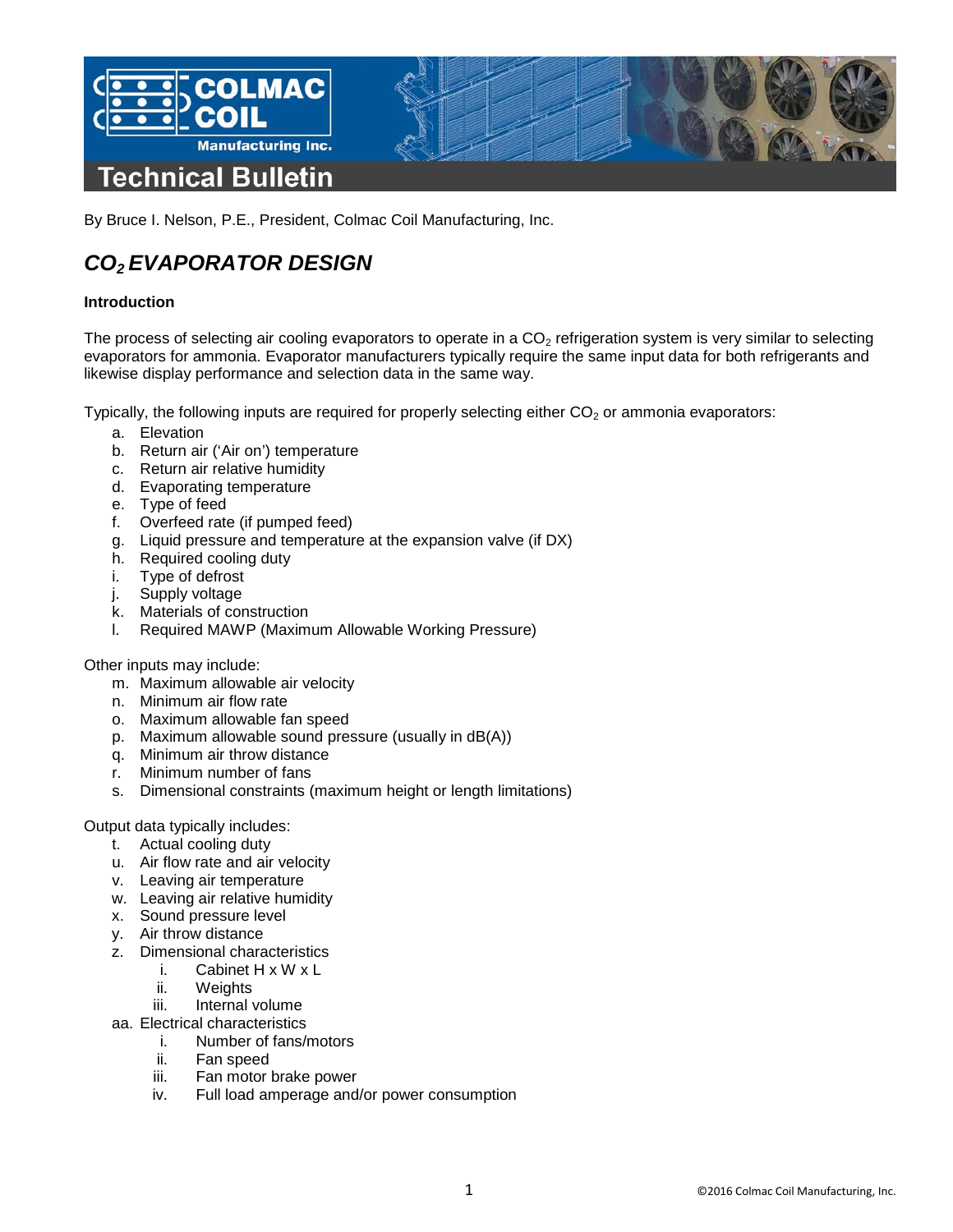To the uninitiated, the above may imply that  $CO<sub>2</sub>$  evaporators and ammonia evaporators are interchangeable and essentially the same animal. While they are similar in that both have tubes, fins, and fans,  $CO<sub>2</sub>$  evaporators are very different in a number of respects which are important for refrigeration designers and operating engineers to understand. Highlighting and quantifying these differences is the subject of this handbook chapter.

# **General**

Most commonly used feed methods for  $CO<sub>2</sub>$  are:

- Pumped liquid
- Direct expansion

While gravity flooded feed is very effective with ammonia, it is not commonly used with  $CO<sub>2</sub>$  due to:

- 1. The higher density of CO<sub>2</sub> liquid compared to ammonia. This higher density results in elevated evaporating temperatures in the evaporator due to liquid head in the surge drum and drop leg.
- 2. The higher pressure rating required for the surge drum.
- 3. Poor performance due to necessarily low pressure drop (equal to the available head of liquid in the surge drum drop leg). This reduces allowable mass flux and results in low boiling heat transfer coefficients.

Most ammonia evaporators are defrosted by air, water, or hot gas. Electric defrost is not commonly used due to the flammability characteristics of ammonia. This is because electric defrost elements typically have high surface temperatures and are necessarily placed in close proximity to coil tubes.

CO2, on the other hand, is commonly defrosted by air, water, and electric resistance heating. However, hot gas defrosting is uncommon because of the high gas pressures required. Electric defrost is very effective and is widely used with CO2 due to its simplicity and low first cost.

As explained above there are many similarities in evaporator rating methods and construction, however, the very different thermodynamic and chemical characteristics of  $CO<sub>2</sub>$  compared to ammonia require special attention with regard to:

- Material Compatibility. Unlike ammonia,  $CO<sub>2</sub>$  can be used safely with copper and copper-bearing alloys. Actually, dry  $CO<sub>2</sub>$  is quite inert and can be used with all commonly used base metals; copper, carbon steel, stainless steel, and aluminum. Care must be taken to select materials with sufficient strength to withstand the higher MAWP required for  $CO<sub>2</sub>$ . This normally rules out the use of aluminum with  $CO<sub>2</sub>$ .
- Pressure.  $CO<sub>2</sub>$  pressures are much higher than ammonia.
- Heat Transfer. Thermodynamic and transport properties are very different for  $CO<sub>2</sub>$  compared to ammonia and result in very different evaporator circuiting arrangements to achieve equivalent cooling capacity.

# **Material Compatibility**

For many years, ammonia evaporators were made of carbon steel tubes and fins hot dip galvanized after fabrication. While this type of construction is corrosion resistant and has sufficient strength to perform well in most ammonia refrigeration systems, carbon steel is not an ideal material to use with carbon dioxide for two reasons:

- 1. Tubeside Corrosion. If there is any residual water present in the piping or vessels of a carbon dioxide system on startup, it can combine with the carbon dioxide to form carbonic acid. Carbon steel is susceptible to corrosion when exposed to even mildly acidic solutions.
- 2. Embrittlement at Low Temperatures. Carbon steel is known to become brittle at temperatures below about 20 deg F. Even though the strength of the metal increases as the temperature is reduced, even low carbon steel will become embrittled and prone to fracture when subjected to impact loading. One of the advantages of CO2 is the improved cycle efficiency (reduced power consumption) at very low (blast freezing) temperatures. Low temperature operation with carbon steel evaporators is problematic for this reason and not recommended.

Aluminum is an excellent metal to use in evaporators for several reasons (Nelson 2012) and so is in wide use in industrial ammonia refrigeration systems. While the yield and tensile strength of this metal are sufficient to easily handle ammonia pressures, they are generally not high enough to achieve the higher design pressures needed for carbon dioxide. Aluminum is therefore not recommended for use with carbon dioxide.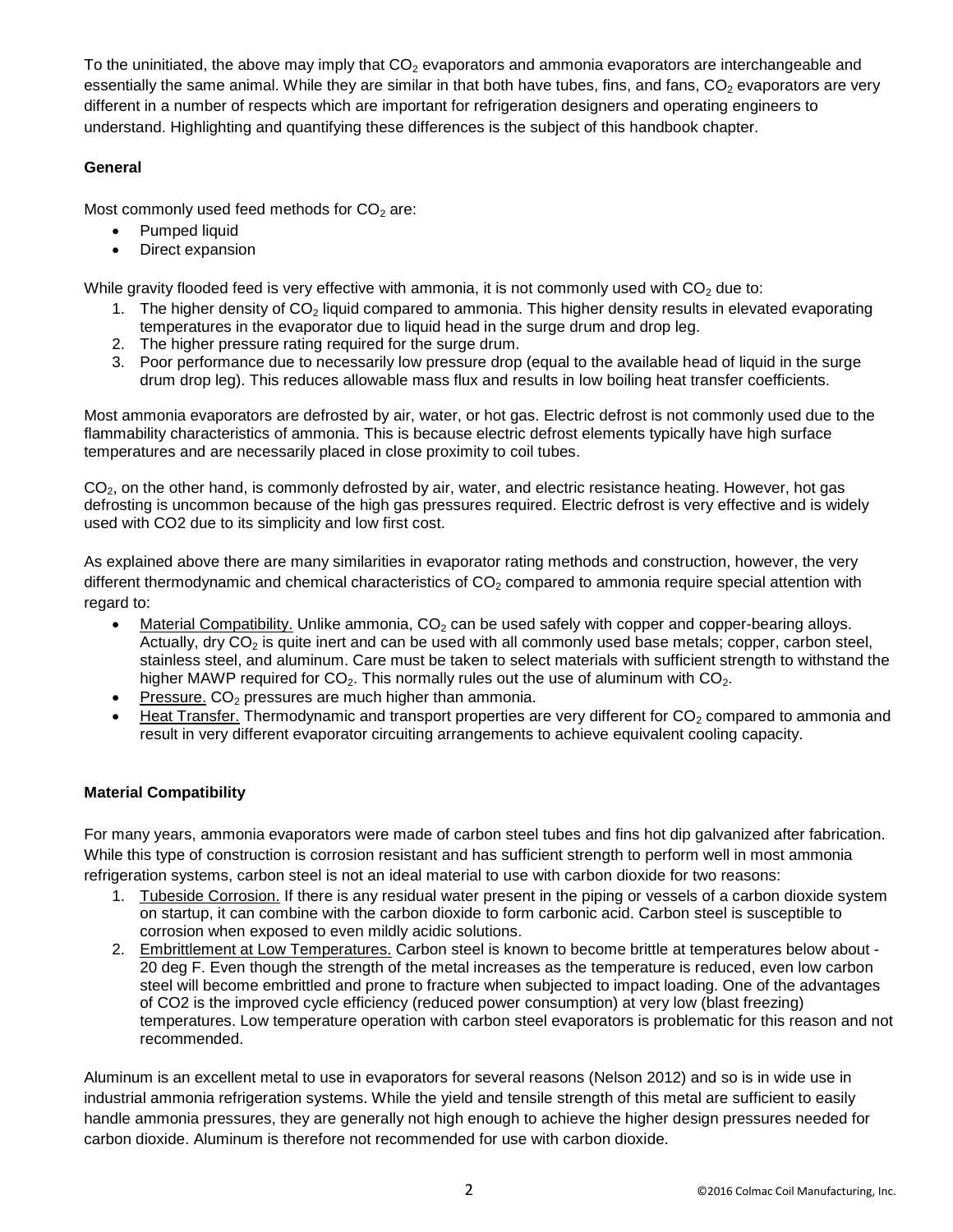Copper, unlike carbon steel, does not suffer embrittlement at low temperatures. It resists corrosion when exposed to mild acids and so can stand exposure to low concentrations of carbonic acid. Because of the possibility of exposure of the brazed joints to carbonic acid, it is highly recommended that copper tube evaporators be brazed using a nonphosphorous bearing alloy filler metal. The yield and tensile strengths of copper are high enough to reach required design pressures for freezer temperatures, but in rooms above about 0 deg F the required design pressures become higher than can be practically achieved with copper tubes. Therefore, copper tube construction is considered appropriate for carbon dioxide evaporators installed in rooms 0 deg F and colder.

Stainless steel is an ideal tube material for use in carbon dioxide evaporators because of its high yield and tensile strength and corrosion resistance. Also, like aluminum and copper, stainless steel is not susceptible to embrittlement even at extremely low (cryogenic) temperatures.

# **Conclusions: Material Compatibility**

- Both copper and stainless steel tubing and pipe are recommended for use in  $CO<sub>2</sub>$  evaporators provided the diameters and wall thicknesses meet the required design pressures.
- When using copper, a non-phosphorous bearing brazing alloy is recommended. This is needed to limit the risk of leaks caused by acidic conditions resulting from the presence of carbonic acid.
- Carbon steel is not recommended for use in  $CO<sub>2</sub>$  evaporators due to a) susceptibility to corrosion in the presence of carbonic acid, and b) embrittlement at low temperatures (lower than -20 deg F).
- Aluminum is not recommended for use in  $CO<sub>2</sub>$  evaporators due to its lower yield and tensile strength characteristics.

# **Pressure**

Table 1 below compares the saturation pressures for  $CO<sub>2</sub>$  and ammonia and illustrates the significantly higher pressures (and consequently higher strength requirements) for  $CO<sub>2</sub>$ .

| <b>TABLE 1</b>                            |         |          |      |                 |      |  |
|-------------------------------------------|---------|----------|------|-----------------|------|--|
| <b>Saturation Pressure vs Temperature</b> |         |          |      |                 |      |  |
| CO <sub>2</sub> vs Ammonia                |         |          |      |                 |      |  |
|                                           |         | Ammonia  |      | CO <sub>2</sub> |      |  |
| Temperature                               |         | Pressure |      | Pressure        |      |  |
| deg F                                     | deg C   | psia     | bar  | psia            | bar  |  |
| -60                                       | $-51.1$ | 6        | 0.4  | 95              | 6.5  |  |
| -40                                       | $-40.0$ | 10       | 0.7  | 146             | 10.0 |  |
| $-20$                                     | $-28.9$ | 18       | 1.3  | 215             | 14.8 |  |
| $\Omega$                                  | $-17.8$ | 30       | 2.1  | 306             | 21.1 |  |
| 20                                        | $-6.7$  | 48       | 3.3  | 422             | 29.1 |  |
| 40                                        | 4.4     | 73       | 5.1  | 568             | 39.1 |  |
| 60                                        | 15.6    | 108      | 7.4  | 748             | 51.6 |  |
| 80                                        | 26.7    | 153      | 10.6 | 970             | 66.8 |  |

ASHRAE Standard 15 "Safety Standard for Refrigeration Systems", sets the minimum design pressure for evaporators in Section 9.2.1. This section of the standard also refers to the ASME Boiler and Pressure Vessel Code, Section VIII, as the appropriate method of determining the design (or 'working') pressure given evaporator dimensions and materials of construction.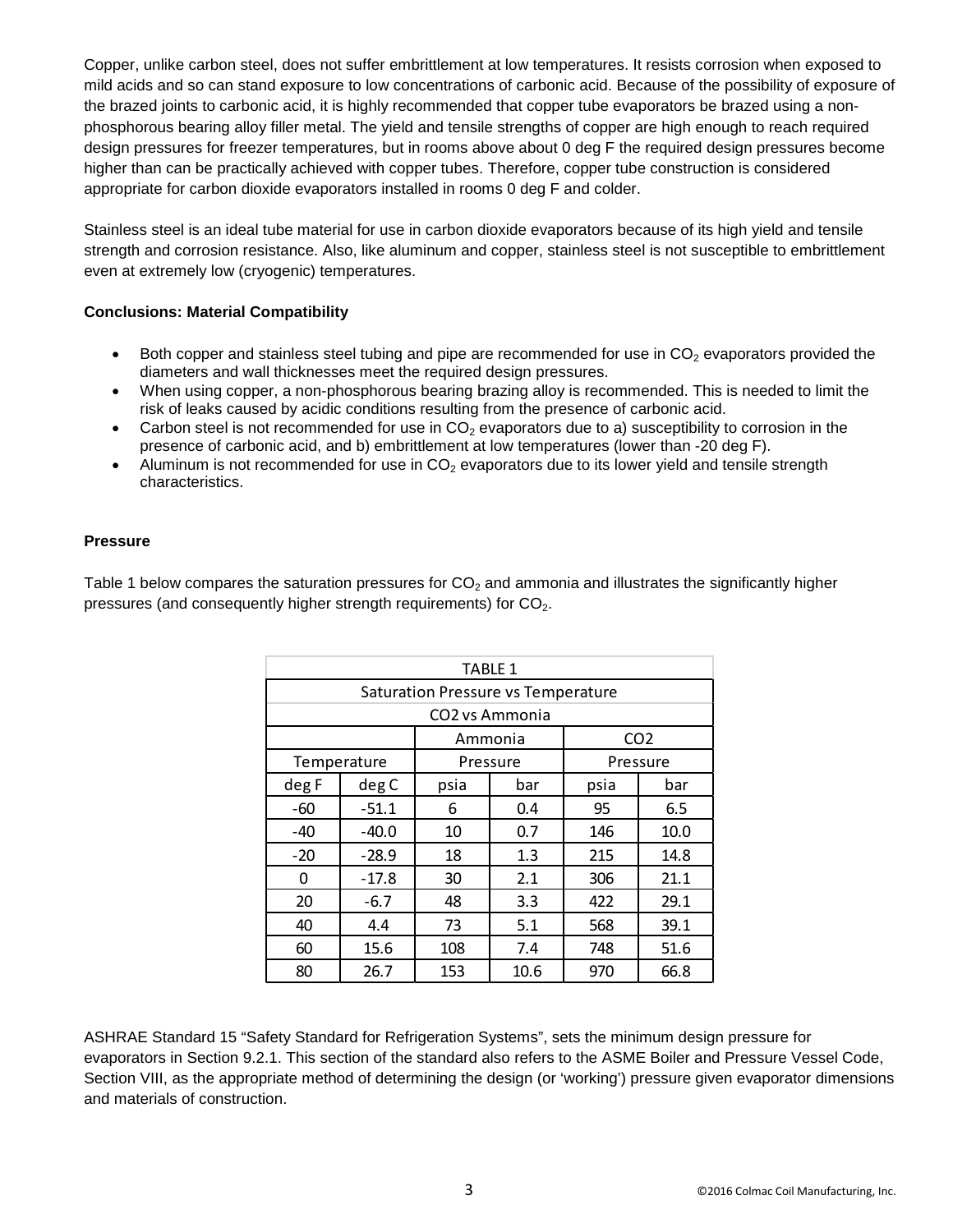Section 9.2.1 sets up design pressure criteria for various types of refrigeration systems and states that "…Design pressure for mechanical refrigeration systems shall not be less than 15 psig and, except as noted in Sections… 9.2.6, shall not be less than the saturation pressure corresponding to the following temperatures: a.) Lowsides of all systems: 80 deg F (26.7 deg C)." From Table 1, for  $CO<sub>2</sub>$  the design pressure corresponding to 80 deg F is 969.6 psia (66.8 bar), or 955 psig.

Section 9.2.2 states "The design pressure for either the highside or lowside need not exceed the critical pressure of the refrigerant unless such pressure are anticipated during operating, standby, or shipping conditions." Critical pressure for  $CO<sub>2</sub>$  is 1070 psia (73.8 bar), or 1055 psig.

Section 9.2.6 (9.2.1 above) describes specific exceptions when carbon dioxide is the refrigerant, as follows: "When a refrigerating system utilizes carbon dioxide (R744) as a heat transfer fluid, the minimum design pressure for system components shall comply with the following.

9.2.6.1 In a circuit without a compressor, the design pressure shall be at least 20% higher than the saturation pressure corresponding to the warmest location in the circuit.

9.2.6.2 In a cascade refrigerating system, the highside design pressure shall be at least 20% higher than the maximum pressure developed by a pressure-imposing element, and the lowside pressure shall be at least 20% higher than the saturation pressure corresponding to the warmest location in the circuit."

The intent (as understood by the author) of the phrase "warmest location in the circuit" is to mean the room temperature in which the evaporator(s) will operate. For example, a  $CO<sub>2</sub>$  evaporator in a cascade refrigerating system is being designed to operate in a 0 deg F room. From Table 1 the saturation pressure corresponding to 0 deg F is 305.7 psia. Minimum required design pressure according to Section 9.2.6.2 would then be 305.7  $\times$  1.2 = 366.8 psia = 352 psig.

| TABLE 2                                                   |                                        |                |       |         |  |  |
|-----------------------------------------------------------|----------------------------------------|----------------|-------|---------|--|--|
| Minimum Design Pressure vs Temperature                    |                                        |                |       |         |  |  |
| CO2 Evaporators                                           |                                        |                |       |         |  |  |
|                                                           |                                        | Minimum Design |       |         |  |  |
|                                                           | Temperature                            | Pressure       |       |         |  |  |
| deg F                                                     | deg C                                  | psia           | psig  | bar     |  |  |
| -60                                                       | $-51.1$                                | 113            | 99    | 7.8     |  |  |
| -40                                                       | $-40.0$                                | 175            | 160   | 12.1    |  |  |
| $-20$                                                     | $-28.9$                                | 258            | 243   | 17.8    |  |  |
| 0                                                         | $-17.8$                                | 367            | 352   | 25.3    |  |  |
| 20                                                        | $-6.7$                                 | 506            | 492   | 34.9    |  |  |
| 40                                                        | 4.4                                    | 681            | 666   | 47.0    |  |  |
| 60                                                        | 15.6                                   | 897            | 883   | 61.9    |  |  |
| 80                                                        | 26.7                                   | 1070*          | 1055* | $73.8*$ |  |  |
| * Exceeds the critical pressure of CO2 so design pressure |                                        |                |       |         |  |  |
|                                                           | is set equal to the critical pressure. |                |       |         |  |  |

Table 2 below shows the calculated minimum required design pressure for  $CO<sub>2</sub>$  evaporators according to Section 9.2.6.

Knowing the required minimum design pressure from the above now allows us to determine tubing diameter and wall thickness according to the calculation method shown in the ASME Boiler and Pressure Vessel Code, Section VIII. Material properties used in the calculations are taken from ASME Section II.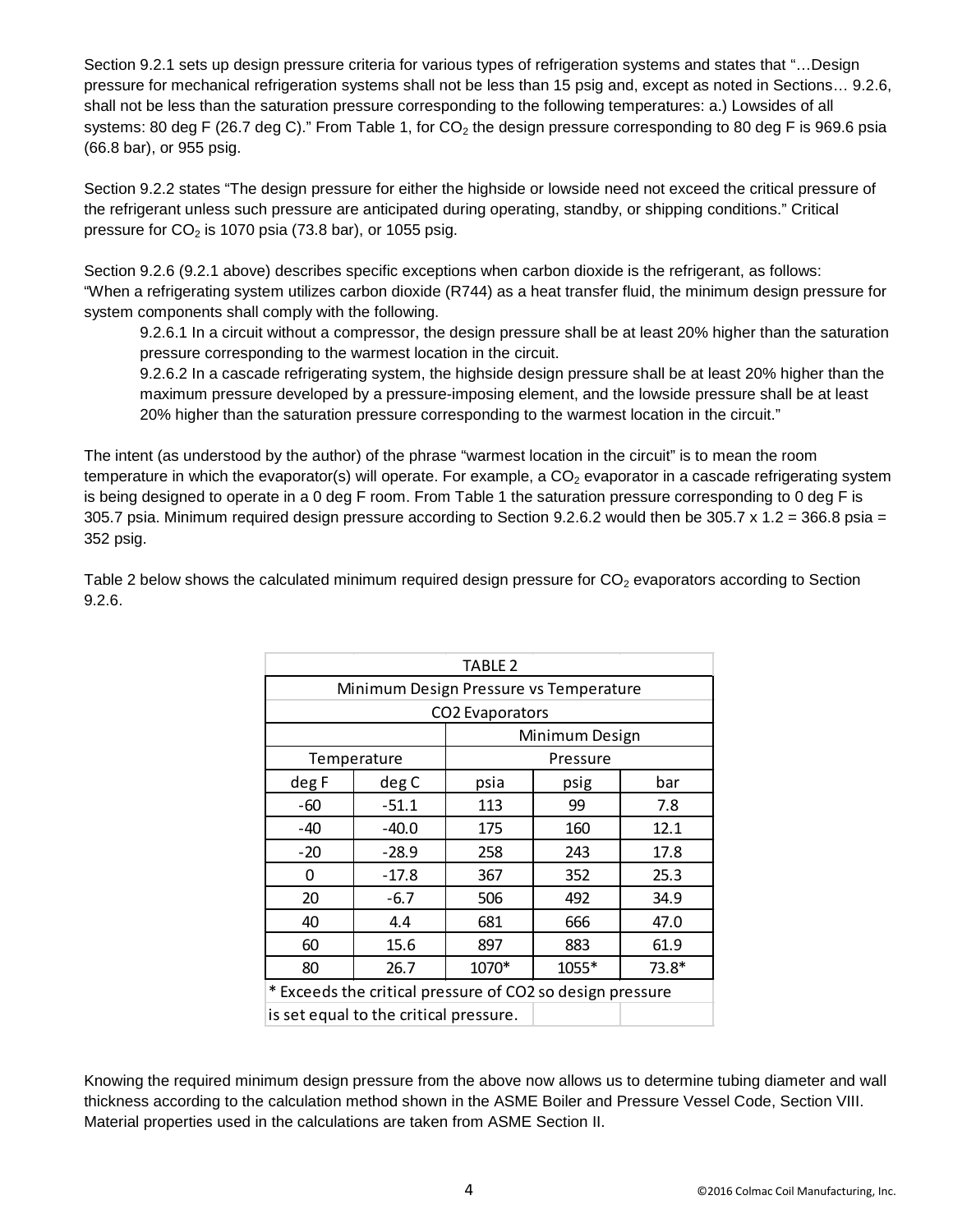Since copper and stainless steel are recommended for use in carbon dioxide evaporators (see above), Figures 1 and 2 below have been constructed to show the calculated Maximum Allowable Working Pressure (MAWP) for commonly used tube diameters over a range of wall thicknesses.

Using data from Table 2 with Figures 1 and 2 allows the required tubing wall thickness to be calculated for different tubing diameters and materials given the room temperature.



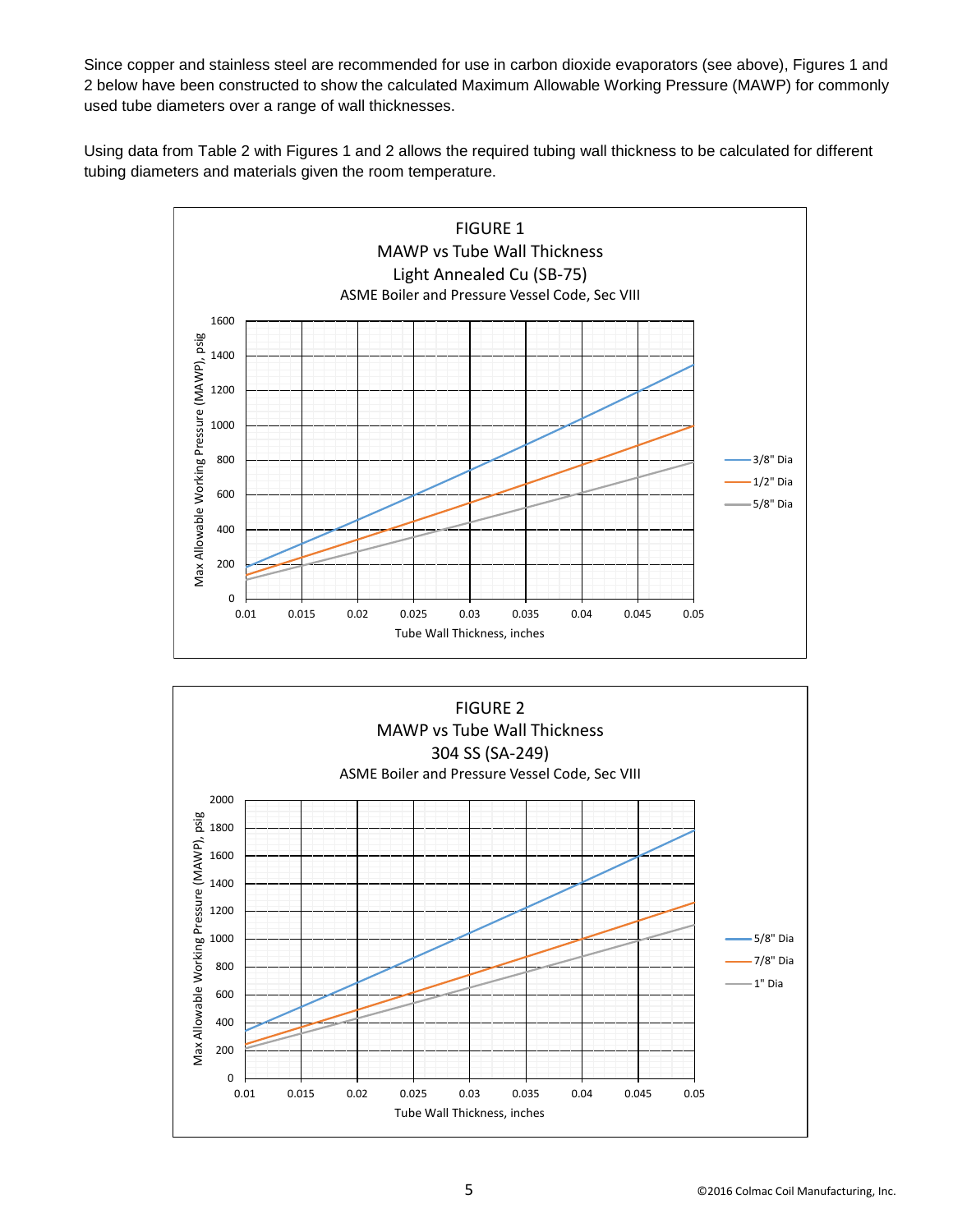Table 3 below shows the tube wall thickness needed to meet the requirements of ASHRAE Standard 15 in a  $CO<sub>2</sub>$ evaporator operating at various room temperatures.

| TABLE 3                                                         |         |                        |           |                                 |                             |          |          |  |
|-----------------------------------------------------------------|---------|------------------------|-----------|---------------------------------|-----------------------------|----------|----------|--|
| Minimum Tube Wall Thickness vs Room Temperature (ASHRAE Std 15) |         |                        |           |                                 |                             |          |          |  |
| CO <sub>2</sub> Evaporators                                     |         |                        |           |                                 |                             |          |          |  |
|                                                                 |         |                        |           | Minimum Tube Wall Thickness, in |                             |          |          |  |
| Room Temperature                                                |         | SB-75 Cu Tube Diameter |           |                                 | SA-249 304 SS Tube Diameter |          |          |  |
| deg F                                                           | deg C   | 3/8"                   | $1/2$ "   | 5/8"                            | 5/8"                        | 7/8"     | 1"       |  |
| -60                                                             | $-51.1$ | 0.010                  | 0.010     | 0.010                           | 0.010                       | 0.010    | 0.010    |  |
| -40                                                             | $-40.0$ | 0.010                  | 0.011     | 0.013                           | 0.010                       | 0.010    | 0.010    |  |
| $-20$                                                           | $-28.9$ | 0.012                  | 0.015     | 0.018                           | 0.010                       | 0.010    | 0.012    |  |
| 0                                                               | $-17.8$ | 0.016                  | 0.020     | 0.025                           | 0.011                       | 0.015    | 0.017    |  |
| 20                                                              | $-6.7$  | 0.022                  | 0.028     | 0.034                           | 0.015                       | 0.021    | 0.024    |  |
| 40                                                              | 4.4     | 0.027                  | 0.035     | 0.043                           | 0.020                       | 0.027    | 0.032    |  |
| 60                                                              | 15.6    | 0.036                  | 0.046     | <b>NR</b>                       | 0.026                       | 0.036    | 0.041    |  |
| 80                                                              | 26.7    | NR.                    | <b>NR</b> | <b>NR</b>                       | $0.031*$                    | $0.042*$ | $0.048*$ |  |
| * Critical pressure used to determine MAWP.                     |         |                        |           |                                 |                             |          |          |  |

Note that the minimum tube wall thicknesses shown in Table 3 are theoretical calculated values. In normal manufacturing practice, copper tubing with wall thickness less than about 0.016" is difficult to produce and to handle. With stainless steel tubing the practical minimum wall thickness is around 0.020".

Bear in mind that Table 3 applies only to evaporator tubes, not to headers or piping connections. The evaporator manufacturer must also properly design coil headers and piping connections according to ASME Section VIII to have MAWP equal to or greater than the tubing MAWP.

While lower temperatures may allow the use of light wall tubing and relatively low design pressures during normal operation, the system designer must remember that the design pressure must be selected to accommodate all potential temperature/pressure conditions including (but not limited to):

- a. Startup conditions
- b. Peak load operation
- c. Abnormal loads (process temperature excursions)
- d. Standby conditions that occur frequently
	- i. Power outages limited in time duration but which may happen with some frequency
	- ii. Shutdown during cleanup

# **Conclusions: Pressure**

- $CO<sub>2</sub>$  evaporators will operate at significantly higher pressures than ammonia for a given temperature.
- In the United States, ASHRAE Standard 15 establishes design pressure requirements for  $CO<sub>2</sub>$  systems.
- ASHRAE Standard 15 requires the design pressure for  $CO<sub>2</sub>$  evaporators to be "...at least 20% higher than the saturation pressure corresponding to the warmest location in the circuit." The "warmest location in the circuit" is interpreted as the warmest anticipated room temperature in which the evaporator(s) will operate.
- Minimum recommended tube wall thicknesses are shown in Table 3, however, the evaporator manufacturer must insure that all pressure bearing components in the coil, including headers and pipe connections, are designed correctly.
- The temperature used to establish design pressure must be carefully selected to account for conditions which include (but are not necessarily limited to) those shown below:
	- a. Startup conditions
	- b. Peak load operation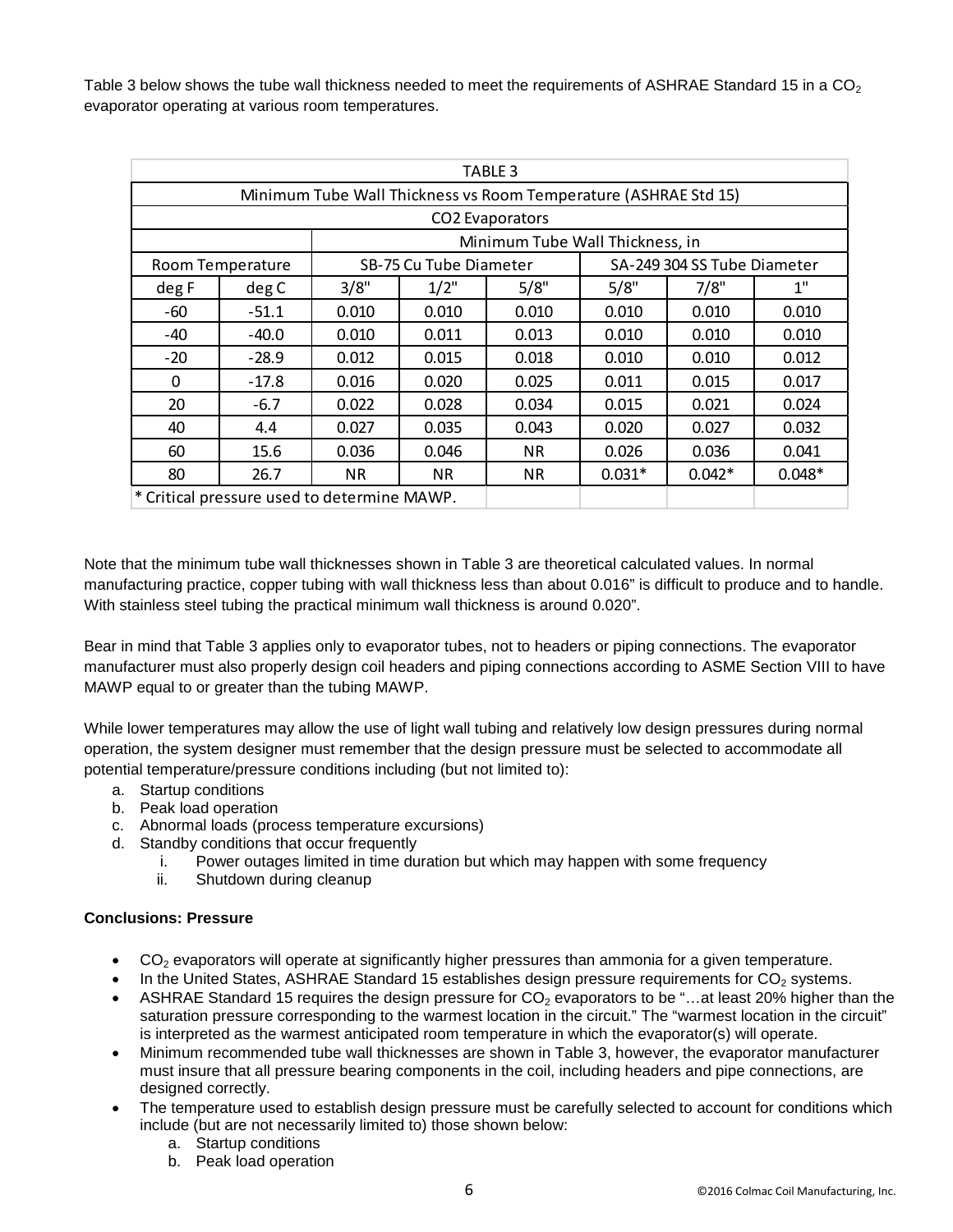- c. Abnormal loads (process temperature excursions)
- d. Standby conditions that occur frequently
	- i. Power outages limited in time duration but which may happen with some frequency
	- ii. Shutdown during cleanup

# **Heat Transfer**

The driving potential for heat transfer in an air cooling evaporator is the mean temperature difference between the air and the boiling refrigerant. Frictional pressure drop on the tubeside of the evaporator reduces the mean temperature difference and therefore the cooling capacity of the evaporator. This coupling of fluid flow (frictional pressure drop) and heat transfer is unique to evaporators. As refrigerant mass flux increases; a) the heat transfer coefficient increases which increases cooling capacity, but b) pressure drop also increases which reduces cooling capacity. Evaporator manufacturers optimize this balance of heat transfer with pressure drop by adjusting the number of feeds and passes for a given coil geometry and operating conditions.

Boiling heat transfer in tubes has been studied for several decades with continual improvement to correlations and accuracy of the predictions. The convective boiling heat transfer coefficient is a strong function of refrigerant mass flux (also called mass velocity), viscosity, and the ratio of liquid to vapor densities. It is a weaker function of thermal conductivity and specific heat. The combination of these properties actually favor ammonia, which produces significantly higher (200% to 300%) boiling heat transfer coefficients when compared to  $CO<sub>2</sub>$  at the same mass flux.

The good news with  $CO<sub>2</sub>$  is the much steeper slope of the vapor pressure curve compared to ammonia, shown in Figure 3 below. This relatively steep slope ( $dP/dT$ ) means that  $CO<sub>2</sub>$  evaporator circuiting can be designed for higher mass flux without the pressure drop penalty seen with ammonia. The higher design mass flux with  $CO<sub>2</sub>$  offsets the lower boiling heat transfer coefficient compared to ammonia and results in evaporator performance which is very nearly equivalent.

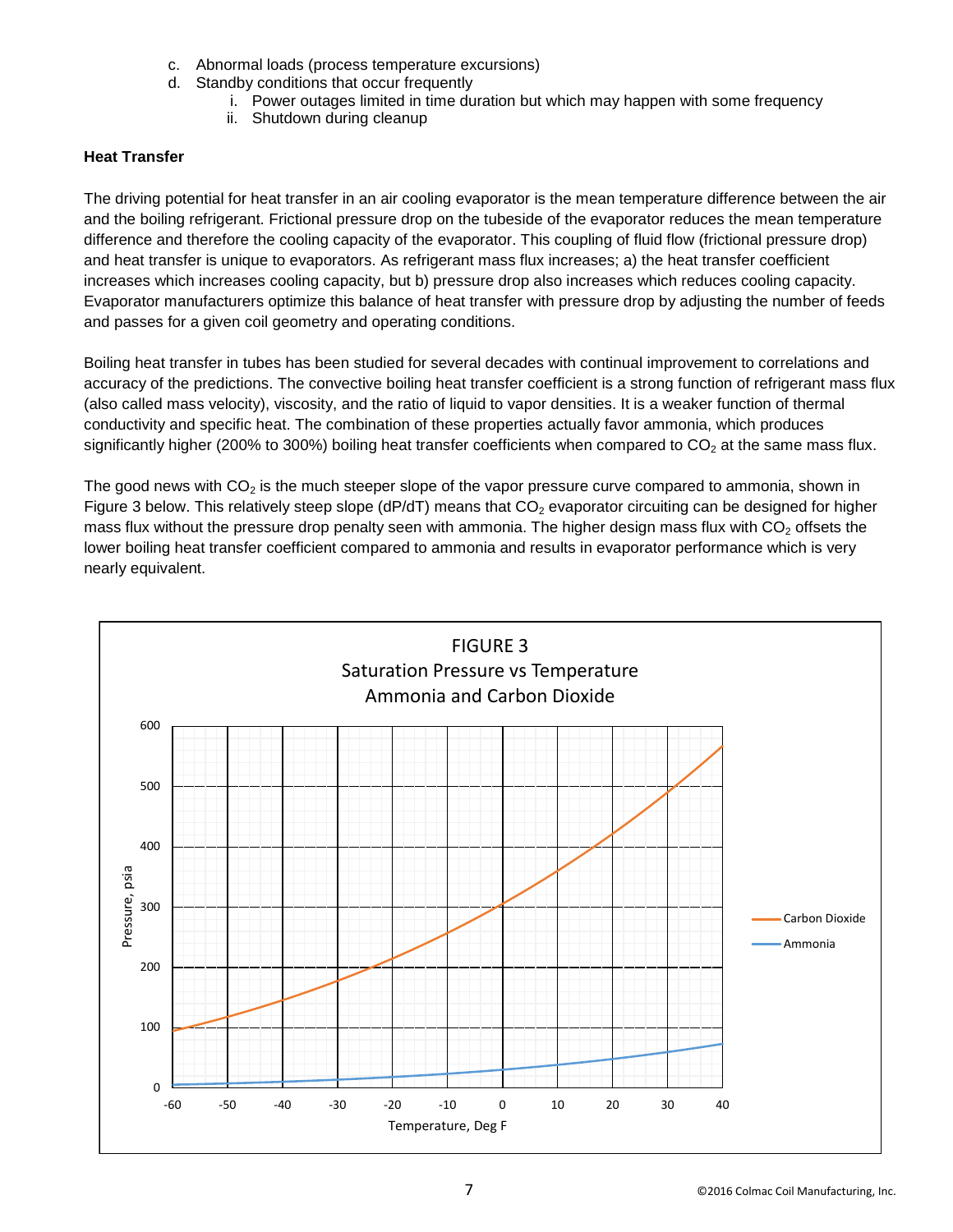The slope of the vapor pressure curve in Figure 3 has been tabulated in Table 4 and illustrates the difference between pressure drops seen in ammonia versus  $CO<sub>2</sub>$  evaporators. Typically evaporator manufacturers will design evaporator circuiting to limit tubeside pressure drop to a value corresponding to approximately 1.8 deg F (1.0 deg K) change in evaporating temperature. Using the slope of the vapor pressure curve (dP/dT) shown in Table 4, at -20 deg F saturated suction temperature, a 1.8 deg F change in evaporating temperature corresponds to a pressure drop of 1.8 x 0.489 = 0.88 psi for ammonia, and 1.8 x 3.973 = 7.15 psi for  $CO<sub>2</sub>$ . As explained earlier, this higher allowable pressure drop with CO<sub>2</sub> means that evaporator circuiting can be arranged for fewer feeds and more passes (longer circuit length) compared to ammonia. Again, when designed properly by the manufacturer, similar sized evaporators will produce cooling capacity with  $CO<sub>2</sub>$  which is equivalent to ammonia.

| <b>TABLE 4</b>                  |             |           |           |                 |           |  |  |
|---------------------------------|-------------|-----------|-----------|-----------------|-----------|--|--|
| dP/dT vs Saturation Temperature |             |           |           |                 |           |  |  |
|                                 |             | Ammonia   |           | CO <sub>2</sub> |           |  |  |
|                                 | Temperature |           | dP/dT     |                 | dP/dT     |  |  |
| deg F                           | deg C       | psi/deg F | kPa/deg C | psi/deg F       | kPa/deg C |  |  |
| -60                             | $-51.1$     | 0.184     | 2.3       | 2.157           | 26.8      |  |  |
| $-40$                           | $-40.0$     | 0.309     | 3.8       | 2.980           | 37.0      |  |  |
| $-20$                           | $-28.9$     | 0.489     | 6.1       | 3.973           | 49.3      |  |  |
| 0                               | $-17.8$     | 0.735     | 9.1       | 5.143           | 63.8      |  |  |
| 20                              | $-6.7$      | 1.059     | 13.1      | 6.510           | 80.8      |  |  |
| 40                              | 4.4         | 1.470     | 18.2      | 8.100           | 100.5     |  |  |

#### **Conclusions: Heat Transfer**

- $CO<sub>2</sub>$  evaporators should be designed for higher mass flux and pressure drops than ammonia evaporators due to the much larger dP/dT characteristic of  $CO<sub>2</sub>$ . This appears as longer circuit lengths for  $CO<sub>2</sub>$  compared to ammonia.
- If circuited properly, an evaporator operated with  $CO<sub>2</sub>$  will have equivalent cooling capacity to an evaporator of the same dimensions operated with ammonia. i.e.  $CO<sub>2</sub>$  does not penalize performance in evaporators compared to ammonia.

#### **Effects of Oil in Evaporators**

Industrial CO<sub>2</sub> refrigeration systems typically use immiscible oil for compressor lubrication. Unless effectively removed from the  $CO<sub>2</sub>$  discharge gas in the oil separator, some amount of oil is likely to reach evaporators and coat internal tube surfaces. The effect of this oil coating can be quantified in the form of a fouling factor, which is added to the overall resistance to heat transfer of the evaporator surface. Figure 4 below shows the calculated fouling factor for increasing oil film thickness in evaporator tubes.

Figure 5 translates this fouling factor into an expected reduction in cooling capacity for a  $CO<sub>2</sub>$  evaporator operated with increasing oil film thickness.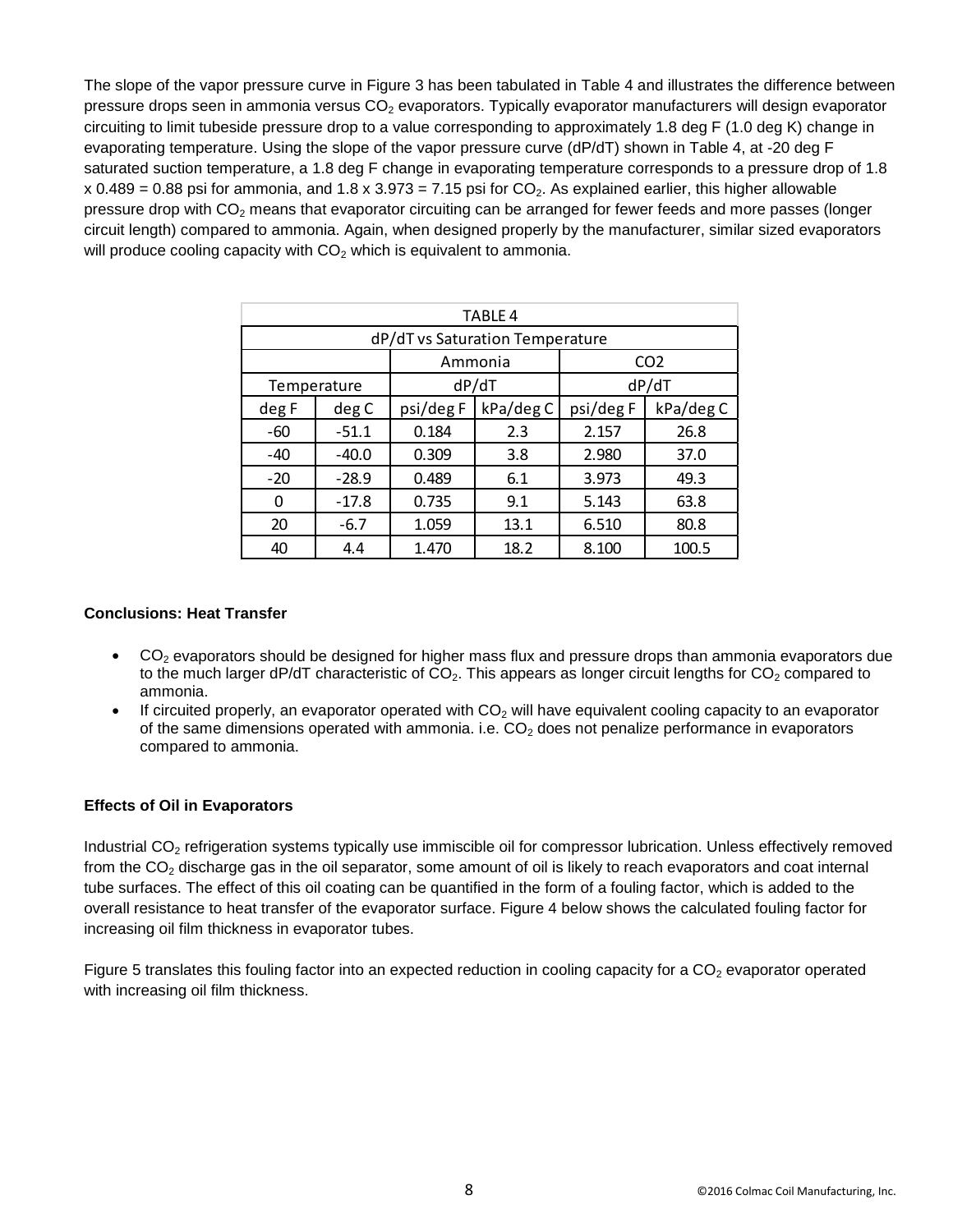

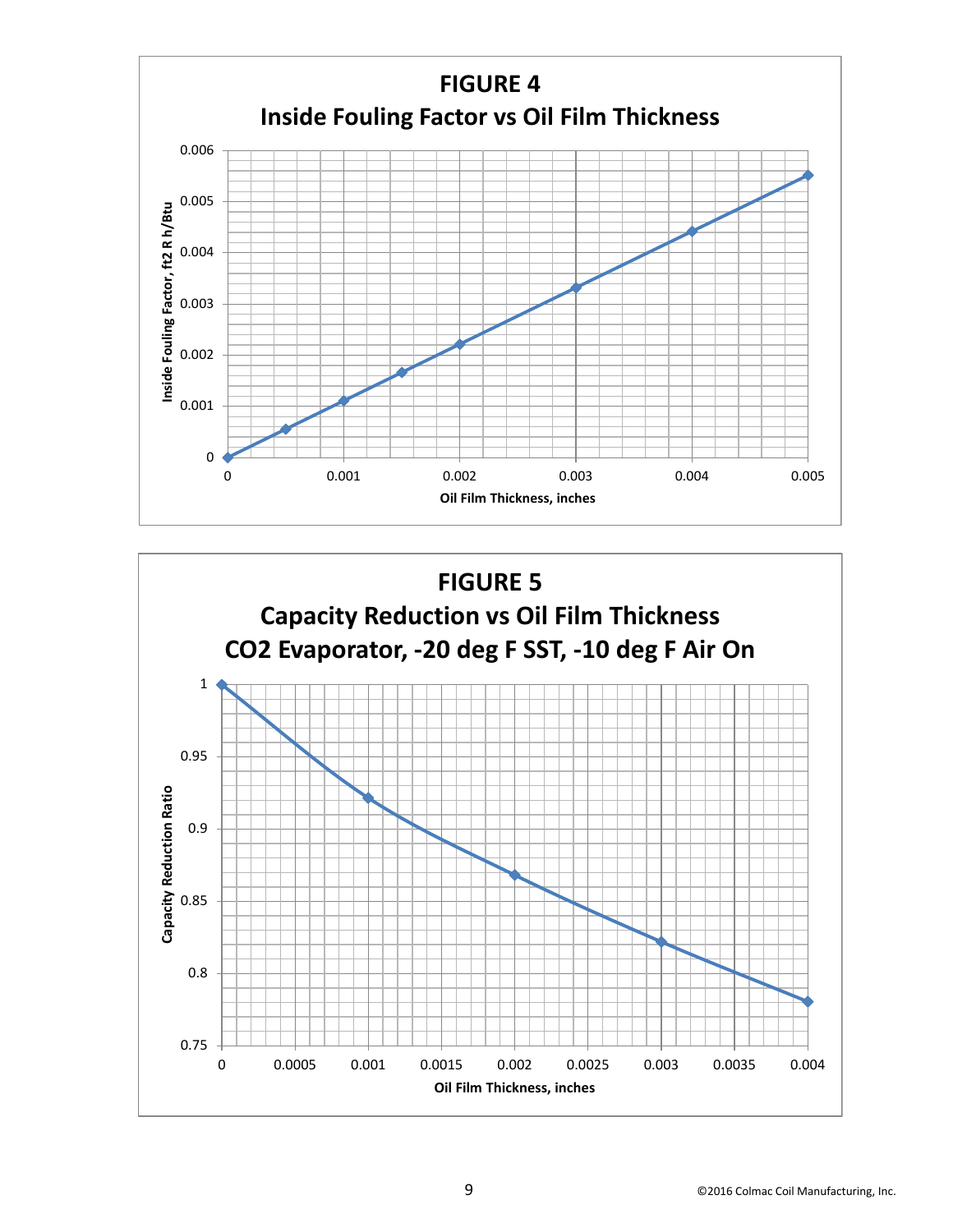For example, a CO<sub>2</sub> evaporator design to operate oil-free will have its cooling capacity reduced by a factor of 0.87 (a 13% reduction) when the internal tube surfaces are coated with an oil film 0.002" thick.

# **Conclusions: Effect of Oil on Heat Transfer**

- If immiscible compressor oil is allowed to coat internal tube surfaces in  $CO<sub>2</sub>$  evaporators, cooling capacity will be reduced.
- Installation of a high efficiency oil separator to minimize the amount of oil reaching evaporators is recommended.

# **Optimum Overfeed Rate for Pumped CO2**

Reducing the overfeed rate in pumped refrigerant systems is desirable because pumping power will be reduced by the cube of the ratio of the reduction in flowrate. As the liquid overfeed rate is reduced, however, the risk of operating evaporators with the refrigerant in separated flow patterns (stratified/wavy) increases. Cooling capacity of the evaporator falls off dramatically when this occurs. With  $CO<sub>2</sub>$  in an evaporator having 5/8" tubes, a minimum mass flux of 200 kg/m2-s is required to avoid stratified/wavy flow.

The thermodynamic properties of  $CO<sub>2</sub>$  differ significantly from ammonia:

- Latent heat of vaporization is much lower resulting in higher mass flow rates for a given cooling capacity.
- The ratio of liquid to vapor density is much lower which results in lower void fractions (less tube volume occupied by vapor).
- Higher mass flux for reasons explained above (see Heat Transfer section).

These characteristics allow pumped  $CO<sub>2</sub>$  evaporators to be designed for lower overfeed rates compared to ammonia. Recommended overfeed rates for pumped  $CO<sub>2</sub>$  evaporators are 1.5:1 for coolers and 2:1 for freezers.

In comparison, to avoid separated flow in pumped ammonia evaporators, recommended overfeed rates are 3:1 for coolers and 4:1 for freezers.

# **Conclusions: Optimum Overfeed Rate**

- Pumped  $CO<sub>2</sub>$  systems can be successfully operated with lower overfeed rates compared to ammonia.
- Recommended overfeed rates for pumped  $CO<sub>2</sub>$  evaporators are 1.5:1 for coolers and 2:1 for freezers.

# **Direct Expansion with CO<sub>2</sub>**

 $CO<sub>2</sub>$  evaporators can be operated with direct expansion feed. Care must be taken by the evaporator manufacturer to circuit the coil in such a way that the refrigerant mass flux is kept above 200 kg/m2-s in order to avoid stratified/wavy flow. This becomes challenging with larger diameter tubes (greater than 5/8"). At very low temperatures, enhanced tubes (microfin copper) are recommended as a way to mitigate separated flow patterns and improve performance.